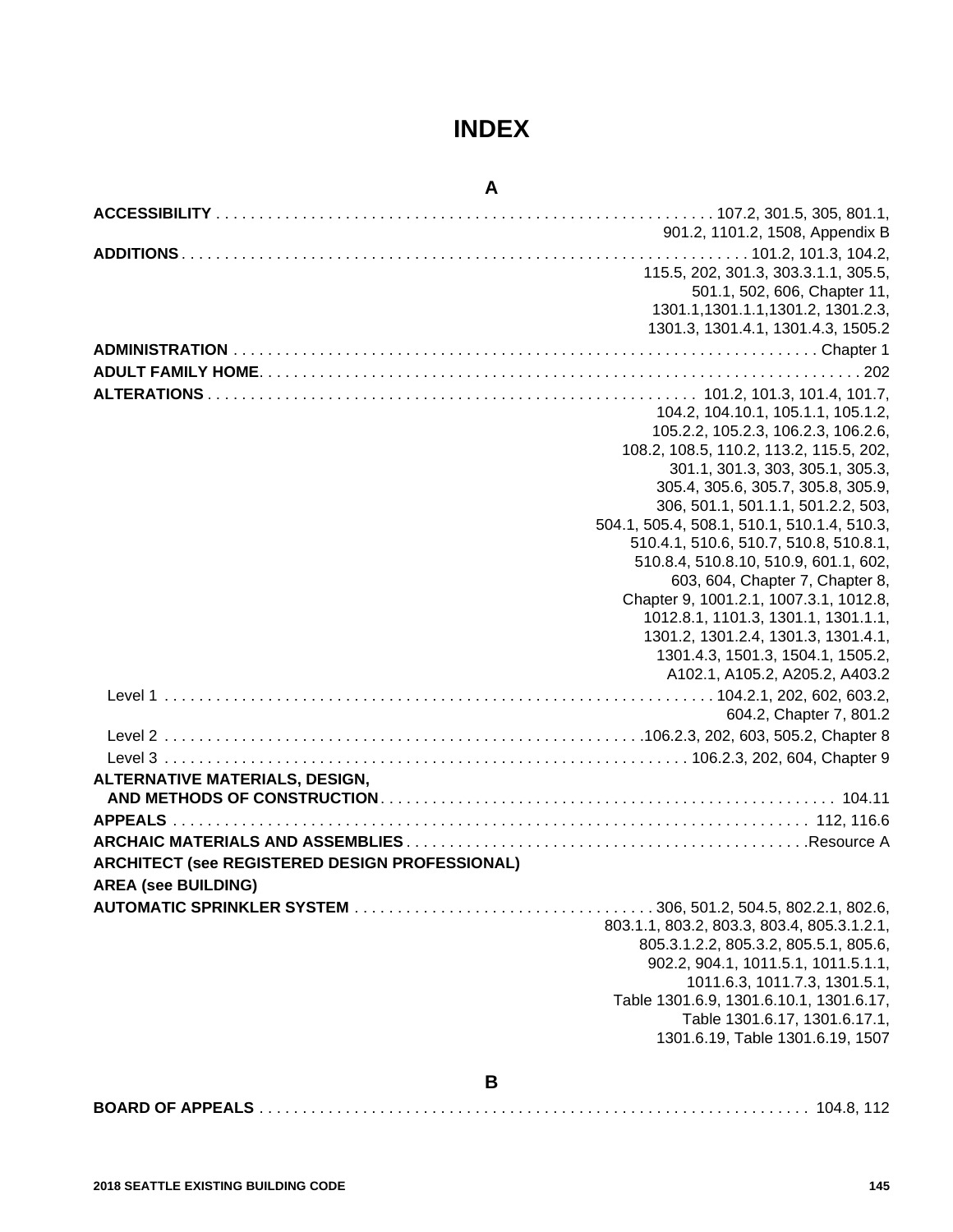### **BUILDING**

| Table 1011.5, 1011.5.1.1, 1011.5.2,  |
|--------------------------------------|
| 1102, 1301.2.3, 1301.6.2             |
|                                      |
| 1007.3.1, 1011.5, Table 1011.5,      |
| 1011.6.1, 1011.6.3 1102.1, 1301.2.3, |
| 1301.6.1, Table 1307.1, A301.2       |
|                                      |
| 410.9, 501.1, 507, 507.3, 507.4,     |
| 601.1, 607, 701.1, 1001.2.1,         |
| 1301.1, B101.1, B101.2, B101.3,      |
| B101.4, B101.4.2, B101.5             |
|                                      |
|                                      |
| 401.1.3, 608                         |
|                                      |
| 301.1, 301.3                         |
|                                      |
|                                      |
|                                      |

# **C**

| 1011.3, 1011.4.1, 1301.6.3.2,                                           |
|-------------------------------------------------------------------------|
| A105.3, A113.1                                                          |
|                                                                         |
|                                                                         |
| 106.2.6, 110.1, 115.5, 202, 301.3,                                      |
| 303.2, 305.1, 305.4, 305.4.2, 306.1,                                    |
| 501.1, 506, 506.1, 506.1.1, 506.6,                                      |
| 605, Chapter 10, 1301.1, 1301.4.1,                                      |
| 1301.4.3, 1301.6.17, B101.2,                                            |
| B101.3, B101.4, C101.1, C201.1,                                         |
|                                                                         |
| 306.1, 309.1, 501.2, 506.1.1, 507.4,                                    |
| 802.6, 803.2.4, 805.2, 1001.2,<br>1011.4.1, 1106.1.1, 1301.3, 1301.3.1, |
| 1301.4.2, 1301.4.3, 1501.6.7,                                           |
| A301.1, A404.1                                                          |
|                                                                         |
| Table 1301.6.3, Table 1301.7                                            |
|                                                                         |
|                                                                         |
|                                                                         |
|                                                                         |
|                                                                         |
|                                                                         |
|                                                                         |
|                                                                         |
|                                                                         |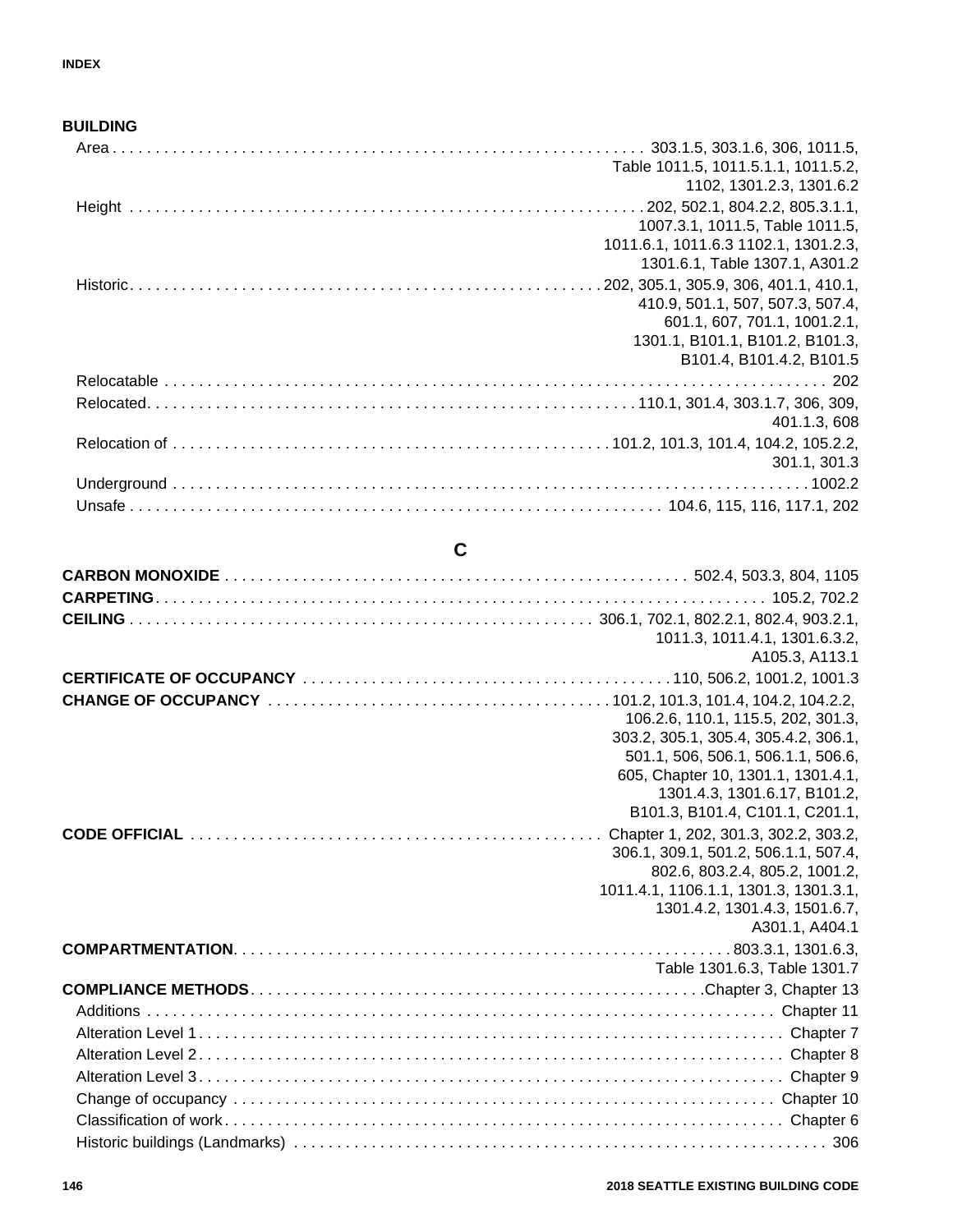|                 | 302.3, A301.2                                                        |
|-----------------|----------------------------------------------------------------------|
|                 | 113.4, 202, 501.2, A105.4,<br>A205.4, A301.1                         |
| <b>CORRIDOR</b> |                                                                      |
|                 |                                                                      |
|                 |                                                                      |
|                 | 804.2.1, 804.2.2, 804.2.4, 804.3,<br>805.1, 805.3.1, 901.2, 1011.7.2 |
|                 |                                                                      |
|                 | 1301.6.5.1, Table 1301.7                                             |
|                 |                                                                      |

| 113.2. 117. 1501.6, 1501.7     |
|--------------------------------|
| 1502.1, 1503.1, 1504.1, 1505.2 |

**D**

**DEPARTMENT OF BUILDING SAFETY** . . . . . . . . . . . . . . . . . . . . . . . . . . . . . . . 103, 104.10, 105.3, 109.3.7, 110.2

# **E**

| <b>EGRESS (see MEANS OF EGRESS)</b>                 |                                                    |
|-----------------------------------------------------|----------------------------------------------------|
|                                                     |                                                    |
|                                                     | 109.3.4, 202, 305.7, 410.7, 801.3,                 |
|                                                     | 808, 1008, 1101.2, A102.1                          |
|                                                     |                                                    |
|                                                     | Table 1301.6.14, Table 1301.7                      |
|                                                     |                                                    |
|                                                     | Table 805.3.1.1(2)                                 |
|                                                     |                                                    |
|                                                     |                                                    |
| <b>ENGINEER (see REGISTERED DESIGN PROFESSONAL)</b> |                                                    |
| <b>EXISTING (see BUILDING)</b>                      |                                                    |
|                                                     |                                                    |
|                                                     | Table 805.3.1.1(1), Table 805.3.1.1(2), 805.4.1.1, |
|                                                     | 805.4.2, 805.4.3, 805.4.4, 805.8, 805.9,           |
|                                                     | 805.10, 903.1, 903.3, 904.1.4, 905.2, 905.3,       |
|                                                     | Table 1011.4, 1011.4.1, 1011.7.2, 1102.2,          |
|                                                     | 1301.6.3.1, 1301.6.6, 1301.6.10.1,                 |
|                                                     | 1301.6.11, 1301.6.11.1, 1301.6.12, 1301.6.13,      |
|                                                     | 1301.6.15.1, Table 1301.6.15, Table 1301.7, A402   |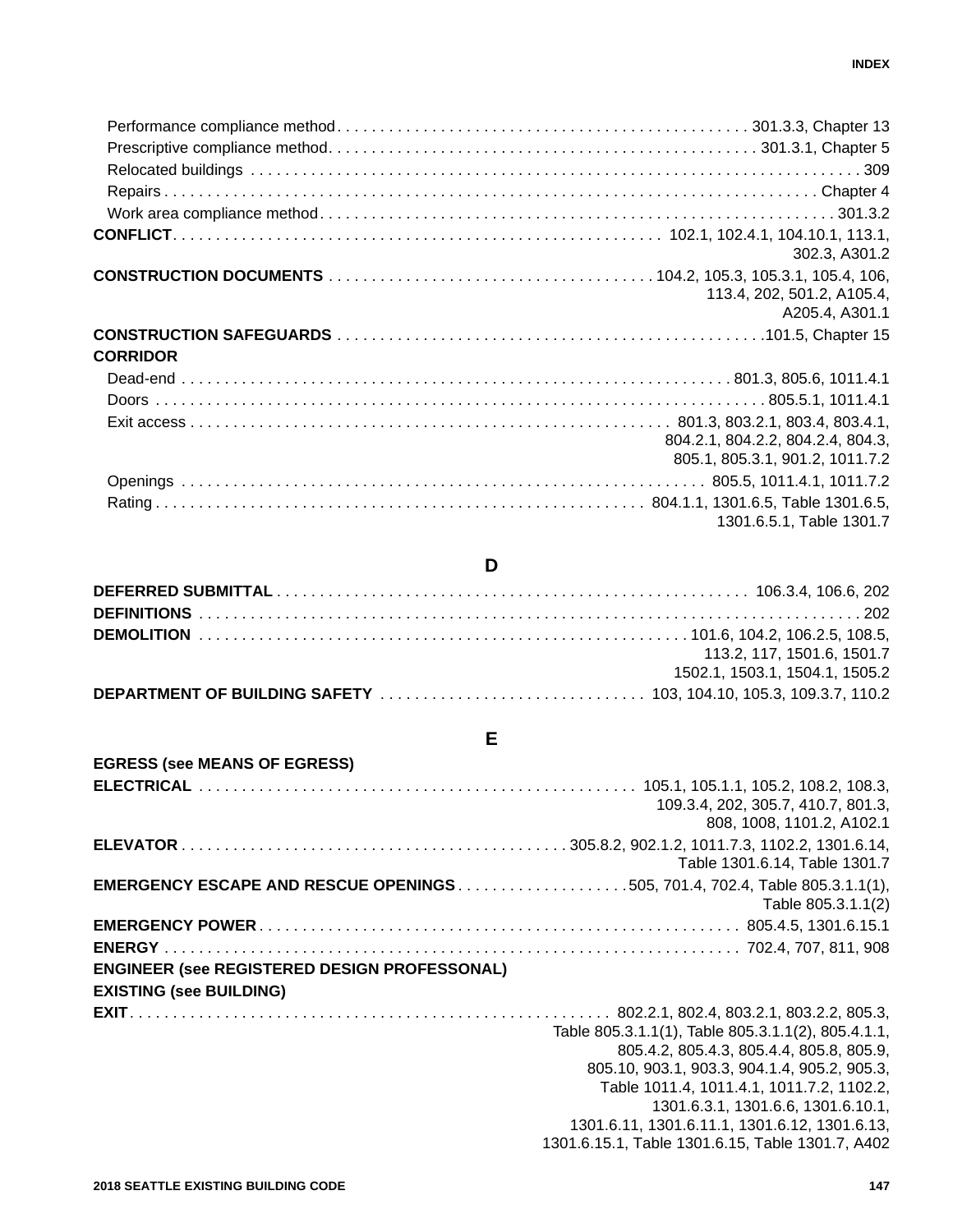#### **F**

|   | 603, 703, 804, 805.5.1, 805.5.2,                |
|---|-------------------------------------------------|
|   | 904, 1004, 1011.1.2, 1011.2,                    |
|   | 1011.7.4,1102.3, 1501.3, 1509                   |
|   |                                                 |
|   | 805.3.1.2.1, 805.5.1, 805.5.2, 1011.1.1.1,      |
|   | 1011.1.1.2, 1011.5.1, 1011.5.1.1, 1011.5.3,     |
|   | 1011.6, 1011.6.1, 1011.6.2, 1011.7.2, 1011.7.4, |
|   | 1301.2.2, 1301.6.3.1, 1301.6.3.2, 1301.6.4,     |
|   | 1301.6.4.1, 1301.6.5, 1301.6.5.1, 1301.6.6,     |
|   | 1301.6.16.1, Table 1301.7, Resource A           |
|   |                                                 |
|   | 1301.6.1, 1301.6.2, 1301.6.3, 1301.6.4,         |
|   | 1301.6.5, 1301.6.6, 1301.6.7, 1301.6.8,         |
|   | 1301.6.9, 1301.6.14, 1301.6.16, 1301.6.17,      |
|   | 1301.6.18, Table 1301.7, Table 1301.8,          |
|   | Table 1301.9, A102.1                            |
|   |                                                 |
|   | 1011.1.1.1, 1011.5.1.1, 1011.5.3,               |
|   | 1011.6, 1011.7.2                                |
|   |                                                 |
|   |                                                 |
|   | 301.3, 310.1, 401.3, 503.2, 507.3,              |
|   | 606.2.4, 1103.3, 1301.3.3                       |
|   |                                                 |
|   |                                                 |
| G |                                                 |

#### **G**

|                               | 1011.7.2. 1301.6.10.1 |
|-------------------------------|-----------------------|
| <b>GRAVITY LOADS</b>          |                       |
| (see STRUCTURAL LOADS/FORCES) |                       |

**GUARDS**. . . . . . . . . . . . . . . . . . . . . . . . . . . . . . . . . . . . . . . . . . . . . . . . . . . . . . . . . . . . . . . . . 802.5, 805.11, 1011.4.1,

## 1011.4.5, 1012.4.5 **GUIDELINES FOR STRUCTURAL RETROFIT** Seismic . . . . . . . . . . . . . . . . . . . . . . . . . . . . . . . . . . . . . . . . . . . . . . . . . . . . . . . . . . . . . . . . . . . . . . . . . . Appendix A Wind. . . . . . . . . . . . . . . . . . . . . . . . . . . . . . . . . . . . . . . . . . . . . . . . . . . . . . . . . . . . . . . . . . . Appendix C, Appendix D

|                              | 1011.4.4, 1203.9                           |
|------------------------------|--------------------------------------------|
|                              |                                            |
|                              | 1011.5, Table 1011.5, 1011.6, Table 1011.6 |
| <b>HEIGHT (see BUILDING)</b> |                                            |
|                              |                                            |
|                              | 1011.5.1, 1301.6.17, 1301.6.19             |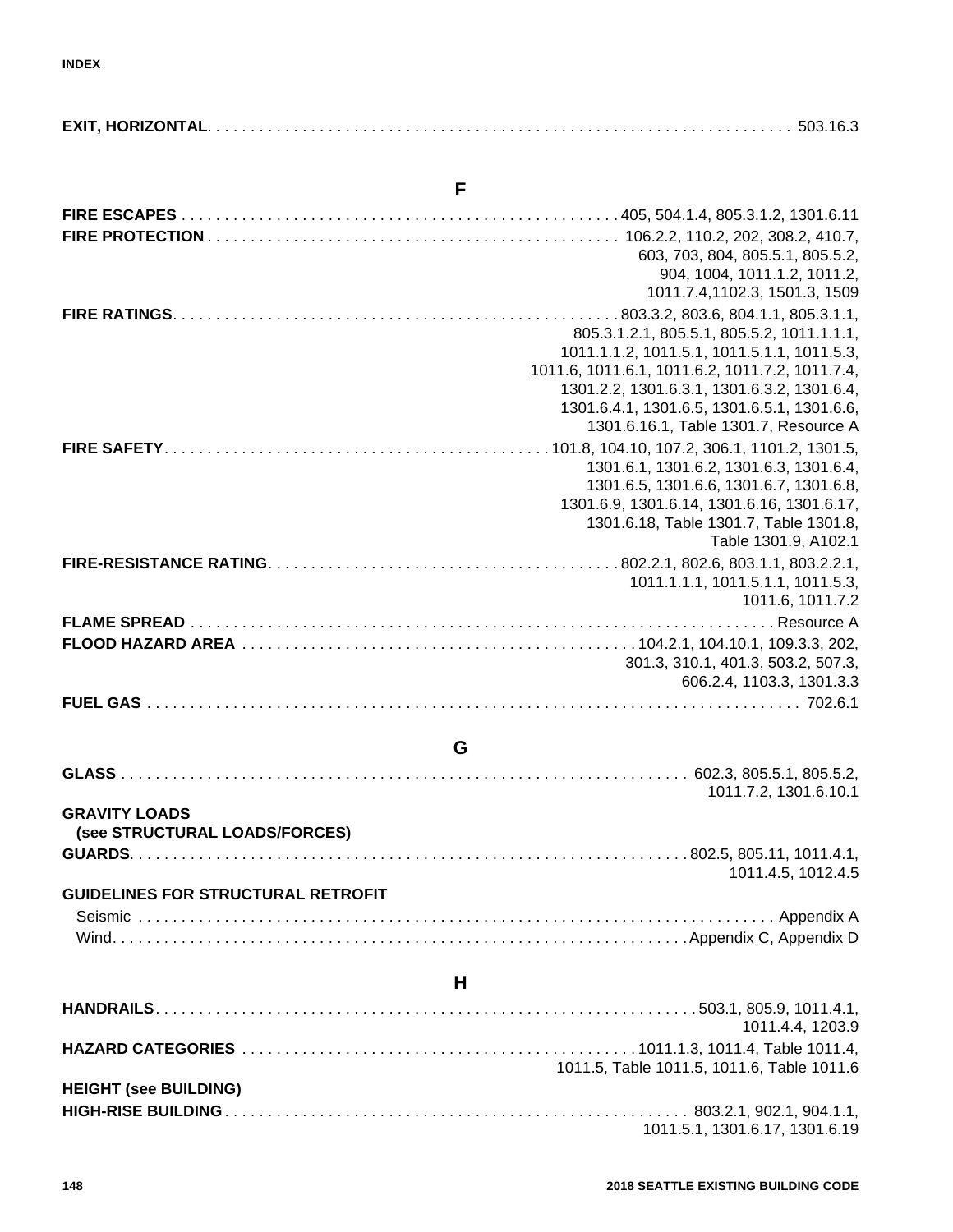# **I**

|                                           | 106.6, 109, A105.4, A107.1, A107.4,<br>A117.3, A205.4, A206.2, A304.4.3,<br>A304.5, A406.3.4, A407.1, A503.3, A505.2 |
|-------------------------------------------|----------------------------------------------------------------------------------------------------------------------|
|                                           |                                                                                                                      |
|                                           |                                                                                                                      |
|                                           |                                                                                                                      |
|                                           | L                                                                                                                    |
| LIVE LOAD (see STRUCTURAL LOADS)          |                                                                                                                      |
|                                           |                                                                                                                      |
|                                           |                                                                                                                      |
|                                           | M                                                                                                                    |
|                                           |                                                                                                                      |
|                                           |                                                                                                                      |
|                                           | 504.1.1, 504.1.2, 803.2.3, 805, 903.1, 905,                                                                          |
|                                           | 1005, 1011.4, 1011.4.2, Table 1011.5,<br>1101.2, 1201.3, 1203.3, 1204.6, 1301.5,                                     |
|                                           | 1301.5.2, 1301.6, 1301.6.11, Table 1301.7,                                                                           |
|                                           | Table 1301.8, Table 1301.9, 1505                                                                                     |
|                                           |                                                                                                                      |
|                                           | 608, 702.4, 705.2, 809, 902.1.1, 902.2.1,                                                                            |
|                                           | 1009, 1101.2, 1301.6.7.1, 1301.6.8,                                                                                  |
|                                           | 1301.6.8.1, 1301.6.10, 1301.6.10.1, A102.1                                                                           |
| MOVED BUILDINGS (see BUILDING, RELOCATED) |                                                                                                                      |
|                                           |                                                                                                                      |
|                                           | $\mathbf O$                                                                                                          |
|                                           |                                                                                                                      |
|                                           |                                                                                                                      |
|                                           | 802.2, 805.3.1.2.1, 805.5, 903.1,<br>1011.4.1, 1011.6.3, 1011.7, 1102.2,                                             |
|                                           | 1203.3, 1203.10.2, 1205.3, 1205.6,                                                                                   |
|                                           | 1301.6.6, Table 1301.6.6(1),                                                                                         |
|                                           | 1301.6.10.1, Table 1301.7, 1501.6.4,                                                                                 |
|                                           |                                                                                                                      |
|                                           | P                                                                                                                    |
|                                           |                                                                                                                      |
|                                           | 106.2.6, 106.3.1, 106.3.2, 106.3.3,                                                                                  |
|                                           | 106.6, 107.1, 107.4, 108.1, 108.2,                                                                                   |
|                                           | 108.3, 108.4, 108.5, 109.1, 109.2,                                                                                   |
|                                           | 109.3.10, 109.5, 110.2, 110.3, 111.1,<br>113.2, 113.4, 706.3, 706.3.1, A105.3                                        |
|                                           |                                                                                                                      |
|                                           | 109.3.4, 809, 1009, 1101.2, 1501.7,                                                                                  |
|                                           | A102.1, A304.1.3, A304.3.2, A304.4.2                                                                                 |
|                                           |                                                                                                                      |
|                                           |                                                                                                                      |
|                                           | R                                                                                                                    |
|                                           |                                                                                                                      |

1301.6.6, B101.3, B101.4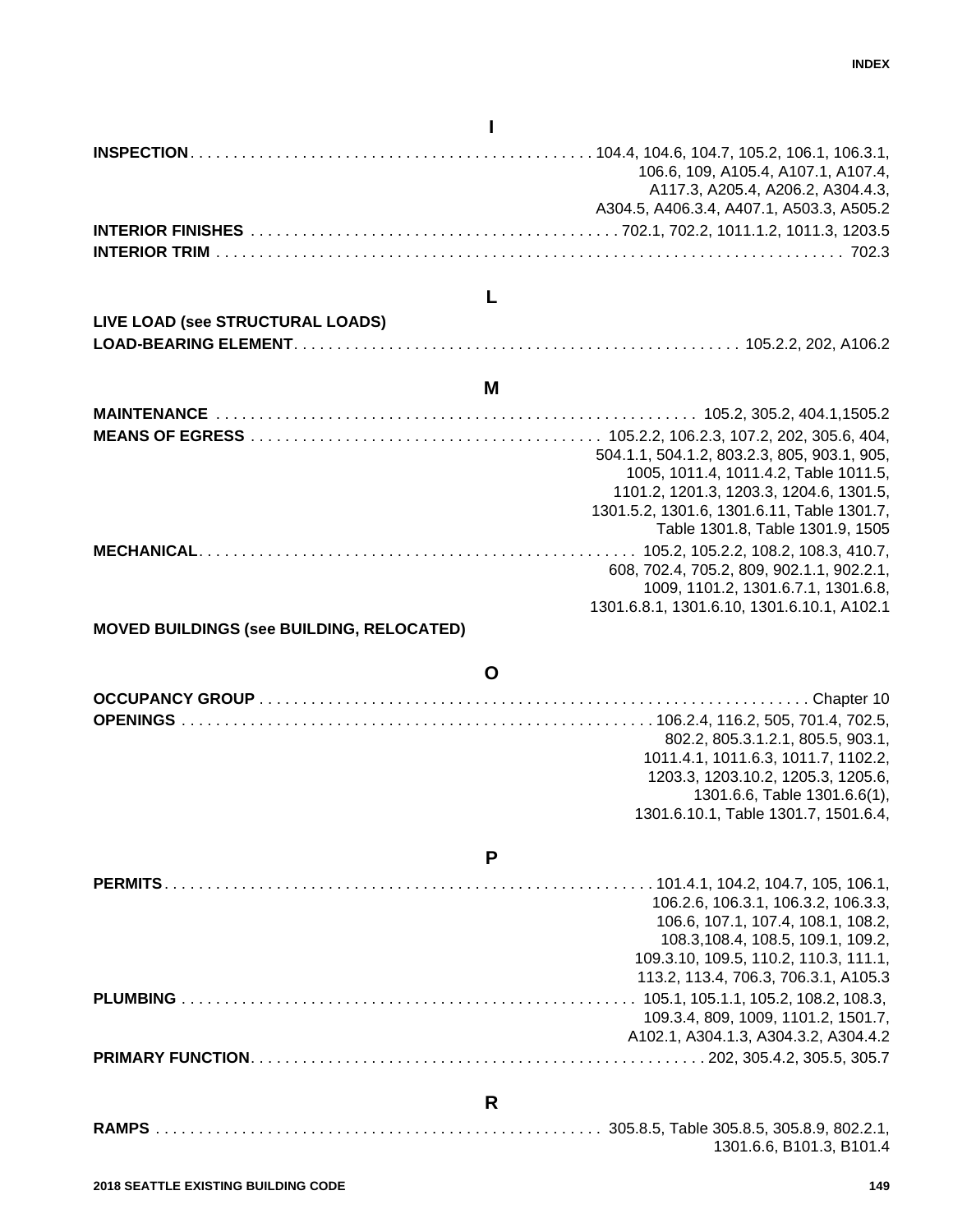|                                                            | 1201.2, A106.2.3.3, A206.2, A301.1,    |
|------------------------------------------------------------|----------------------------------------|
|                                                            | A301.2, A301.3, A304.2.2, A304.2.3,    |
|                                                            | A304.4.1, A405.3                       |
|                                                            |                                        |
| <b>RELOCATABLE BUILDINGS</b>                               |                                        |
| (see BUILDINGS, RELOCATABLE)<br><b>RELOCATED BUILDINGS</b> |                                        |
| (see BUILDINGS, RELOCATED)                                 |                                        |
|                                                            |                                        |
|                                                            | Chapter 4, 1301.1, 1301.1.1, 1301.2.4, |
|                                                            | 1301.3, 1501.3, A105.2, A105.3,        |
|                                                            | A106.3.3.8, A205.2, A205.3, A403.2     |
|                                                            |                                        |
|                                                            | Table 303.3.2, 506.4.3, 1006.2,        |
|                                                            | 1006.3, 1006.4                         |
| <b>ROOF</b>                                                |                                        |
|                                                            |                                        |
|                                                            |                                        |
|                                                            |                                        |
|                                                            |                                        |
|                                                            |                                        |
|                                                            |                                        |
| S                                                          |                                        |
| <b>SAFEGUARDS DURING CONSTRUCTION</b>                      |                                        |
| (see CONSTRUCTION SAFEGUARDS)                              |                                        |
|                                                            |                                        |
| <b>SEISMIC FORCES</b>                                      |                                        |
| (see STRUCTURAL LOADS/FORCES)                              |                                        |
| <b>SEISMIC LOADS</b>                                       |                                        |
| (see STRUCTURAL LOADS/FORCES)                              |                                        |
|                                                            |                                        |
|                                                            |                                        |
|                                                            |                                        |
|                                                            |                                        |
|                                                            |                                        |
|                                                            |                                        |
| <b>SNOW LOAD</b>                                           |                                        |
| (see STRUCTURAL LOADS/FORCES)                              |                                        |
|                                                            |                                        |
| <b>SPRINKLER SYSTEM</b>                                    |                                        |
| (see AUTOMATIC SPRINKLER SYSTEM)                           |                                        |

**150 2018 SEATTLE EXISTING BUILDING CODE**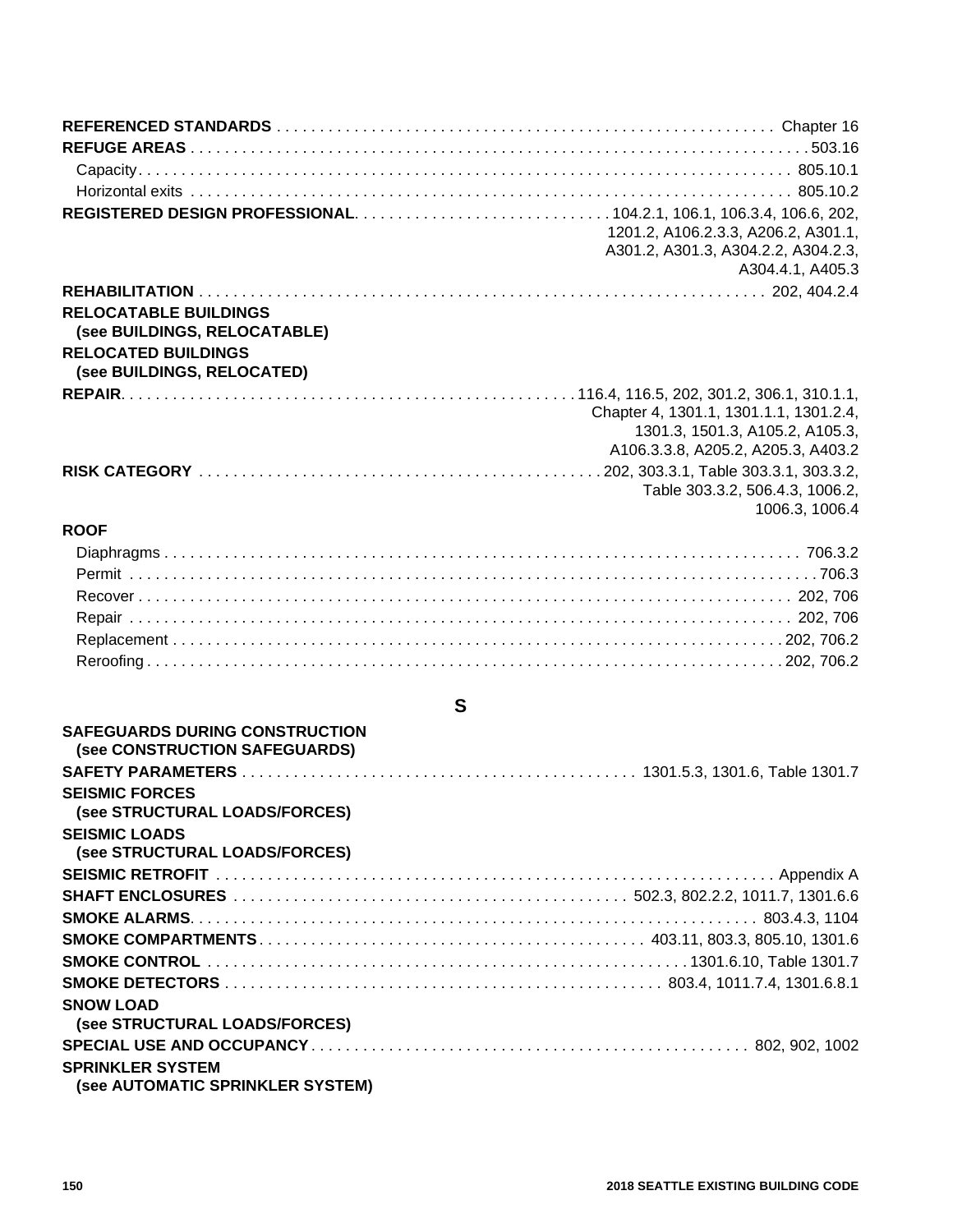|                                | 506.3, 802.2.1, 802.2.2, 802.2.3,<br>803.1.1, 805.3.1.1, 805.3.1.2.1,<br>805.4.3, 805.4.3.1, 805.9.1, 805.11.1,<br>807.3.5, 903.1, 1011.4.1, 1011.4.2,<br>1011.4.4, 1011.7.2, 1011.7.3, 1011.7.4,<br>1102.2, 1301.6.3, 1301.6.10.1, 1504.1,<br>1505.1, 1506.1 |
|--------------------------------|---------------------------------------------------------------------------------------------------------------------------------------------------------------------------------------------------------------------------------------------------------------|
|                                | Table 1301.6.18, 1301.6.18.1,<br>Table 1301.7, 1506, 1503.2                                                                                                                                                                                                   |
|                                | 1006, 1103, 1301.4.1                                                                                                                                                                                                                                          |
| <b>STRUCTURAL LOADS/FORCES</b> |                                                                                                                                                                                                                                                               |
|                                |                                                                                                                                                                                                                                                               |
|                                | 907.3, 1007.1, A206.6, A506.5.1                                                                                                                                                                                                                               |
|                                |                                                                                                                                                                                                                                                               |
|                                | 1501.6.1, 1501.6.5, A108.6, A403.7                                                                                                                                                                                                                            |
|                                | 706.3.1, 806.3, 907.4.3, 1007.3.1                                                                                                                                                                                                                             |
|                                | 303.3.2, 506.4.3, 706.2.1, 706.3.1,<br>906.2, 906.3, 906.4, 906.6, 906.7,<br>906.8, 1006.3, 1006.4, Appendix A                                                                                                                                                |
|                                |                                                                                                                                                                                                                                                               |
|                                |                                                                                                                                                                                                                                                               |
|                                |                                                                                                                                                                                                                                                               |
|                                |                                                                                                                                                                                                                                                               |
|                                |                                                                                                                                                                                                                                                               |
|                                |                                                                                                                                                                                                                                                               |
|                                |                                                                                                                                                                                                                                                               |
|                                |                                                                                                                                                                                                                                                               |
| <b>SUBSTANTIAL DAMAGE</b>      |                                                                                                                                                                                                                                                               |
|                                |                                                                                                                                                                                                                                                               |
|                                |                                                                                                                                                                                                                                                               |
|                                | 401.3, 503.2, 507.3, 1103.3, 1103.5,                                                                                                                                                                                                                          |
|                                | 1201.4, 1301.3.3                                                                                                                                                                                                                                              |

# **T**

| 305.8.12.305.9                         |
|----------------------------------------|
|                                        |
|                                        |
| 1507.1, A105.4, A205.4, A408.1, A503.3 |

# **U**

**UNSAFE** . . . . . . . . . . . . . . . . . . . . . . . . . . . . . . . . . . . . . . . . . . . . . . . . . . 104.6, 105.2, 114.1, 114.3, 115, 116, 117, 202, 302.4, 302.5, 1007.2, 1301.3.1